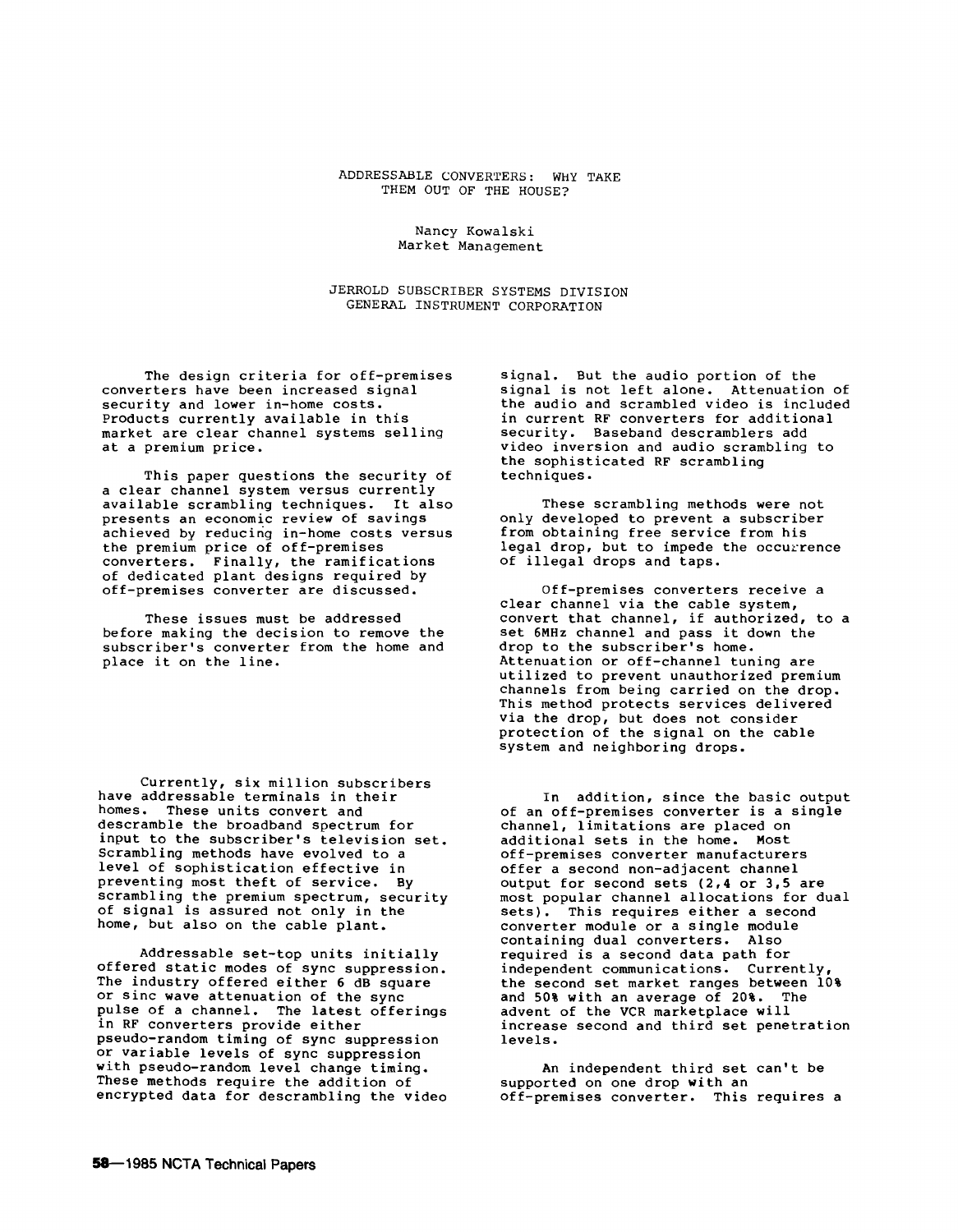third, non-adjacent channel allocation and a third data frequency pair to support a third set on one drop. The third channel allocation would have to be in the high band. Also, some markets don't have three unused frequencies in the VHF range. Therefore, a third set requires an additional port in the off-premises converter backplane, which entails additional costs per subscriber, while making plant design more difficult. A second drop must be pulled to provide a third set.

Since a broadband spectrum is available on the drop, second and third sets are easily offered in an addressable set-top system. Individual authorizations can be stored for each terminal, allowing the subscriber to add additional televisions with unique premium packaging.

Off-premises converters do offer an inexpensive in-home unit that provides all subscriber features currently available with addressable on-premises converters. If theft of equipment is a

substantial issue, this reduced investment in the home can provide a savings to the operator. But off-premises converters are premium priced when compared with set-top units. So it is necessary to define a break even point. At what level of equipment theft does off-premises technology really pay?

The chart in Figure 1 sets forth capital outlay required to start up an addressable converter system and to replace stolen equipment on an annual basis. The analysis assumes a \$30 price for in-home unit for off-premises converters. The theft rate reflects a system-wide average. The data indicates that an investment in off-premises converters can't be justified in the first year, even under the most severe theft conditions, that is,  $20\frac{8}{9}$  or one in five boxes stolen per year. Even over a five-year period only lower priced off-premises converters can be justified in a system with a 10% average theft rate. This translates into theft of 5,000 converters in a 10,000 converter

# (Figure l)

#### CAPITAL INVESTMENTS FOR 10,000 SUBSCRIBER SYSTEM

|                                       | ANNUAL EQUIPMENT THEFT RATE |                 |                |         |  |
|---------------------------------------|-----------------------------|-----------------|----------------|---------|--|
|                                       | 2 ક                         | 58              | 10 B           | 20 €    |  |
| \$100/Unit<br>ON-PREMISES             |                             |                 |                |         |  |
| Initial Investment                    | S 1000K                     | S 1000K         | <b>S 1000K</b> | \$1000K |  |
| Replacement Costs/yr.                 | 20K                         | 50K             | 100K           | 200K    |  |
| Total Capital $-1$ yr.                | 1020K                       | 1050K           | 1100K          | 1200K   |  |
| Total Capital - 5 yrs. $1120K$        |                             | 1250K           | 1500K          | 2000K   |  |
| OFF-PREMISES \$130/Unit               |                             |                 |                |         |  |
| Initial Investment                    | S 1300K                     | <b>\$ 1300K</b> | \$1300K        | \$1300K |  |
| Replacement Costs/yr.                 | 6K                          | 15K             | 30K            | 60K     |  |
| Total Capital - $1 \text{ yr.}$ 1306K |                             | 1315K           | 1330K          | 1360K   |  |
| Total Capital $-5$ yrs. 1330K         |                             | 1375K           | 1450K          | 1600K   |  |
| \$150/Unit<br>OFF-PREMISES            |                             |                 |                |         |  |
| Initial Investment                    | S 1500K                     | \$1500K         | \$1500K        | \$1500K |  |

| Initial Investment     | <b>S 1500K</b> | \$1500K | \$1500K | \$1500K      |
|------------------------|----------------|---------|---------|--------------|
| Replacement Cost/yr.   | 6 K            | 15K     | 30K     | 60K          |
| Total Capital $-1$ yr. | <b>1506K</b>   | 1515K   | 1530K   | <b>1560K</b> |
| Total Capital - 5 yrs. | <b>1530K</b>   | 1575K   | 1650K   | <b>1800K</b> |